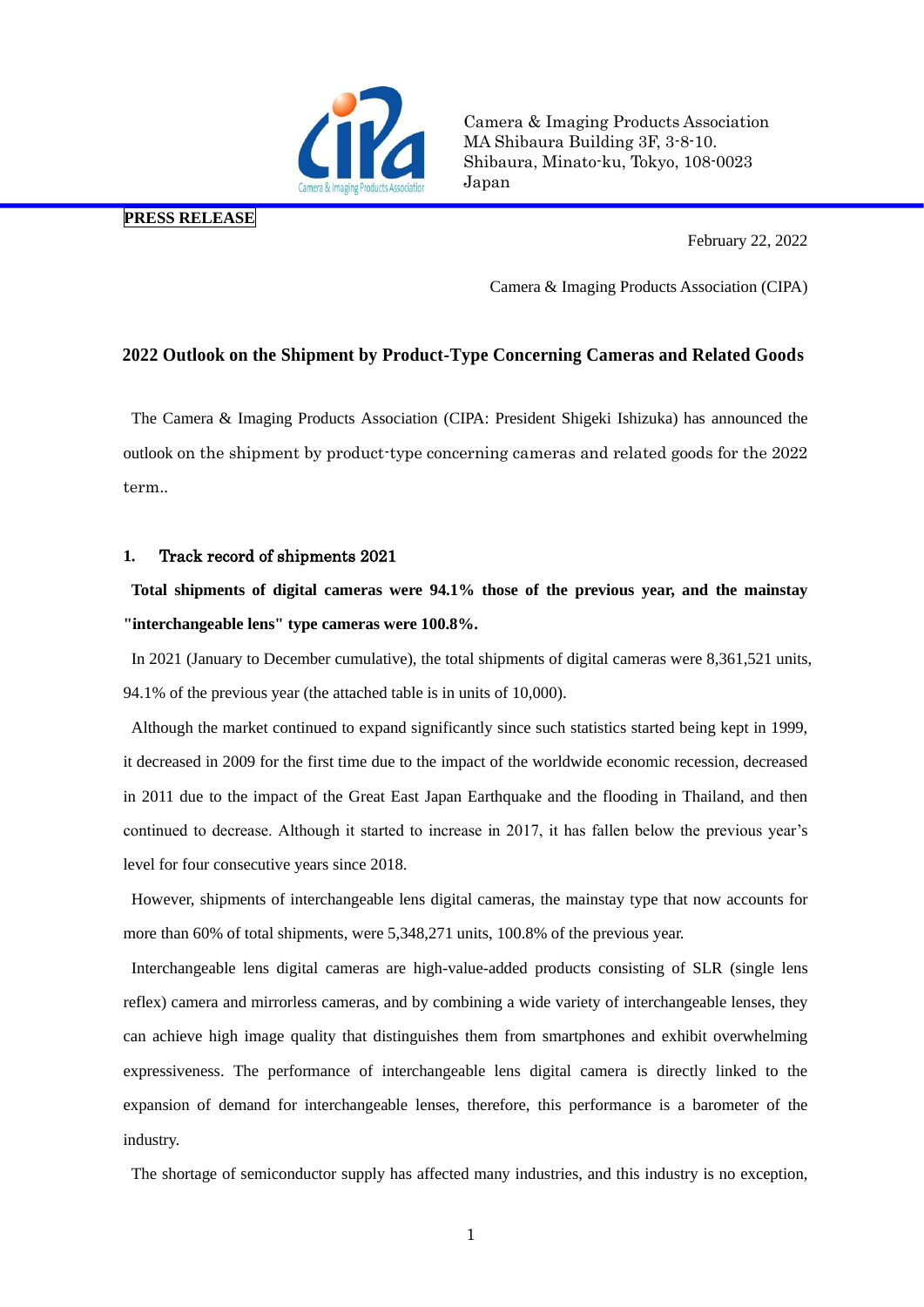but the results show that there is still strong demand for digital cameras.

Shipments of built-in lens cameras (non-interchangeable lens type) remained at 3,013,250 units, or 84.2% of the previous year.

A comparison of digital camera "Shipments to Japan" and "Shipments to countries other than Japan" shows 89.2% and 94.9%, respectively, of the previous year.

Although shipments of built-in lens type "to Japan" were 90.6% of the previous-year figure and exceeded "Shipments to countries other than Japan," at 82.2%, the figure for interchangeable lens type "Shipments to Japan" was 86.4%, and there was a significant difference from "Shipments to countries other than Japan" of 102.1%.

#### **Interchangeable lenses, another mainstay product, were 105.8% of the previous year.**

Shipments of interchangeable lenses, another mainstay product in this industry, totaled 9,549,347, 105.8% of the previous year.

This level is about 1.8 times that of interchangeable lens digital cameras (body side) (for every interchangeable lens digital camera, 1.8 units of interchangeable lenses were shipped in 2021), demonstrating that interchangeable lenses are a mainstay product.

Buying more interchangeable lenses is an approach to broadening the range of expression with digital cameras, and it's a testament to the passion and motivation many people have for photography even under the prolonged COVID-19 disasters.

A comparison of interchangeable lenses as a whole "Shipments to Japan" and "Shipments to countries other than Japan" shows 86.6% of the previous year "Shipments to Japan" and 108.0% of the previous year for "Shipments to countries other than Japan," showing the same trend as interchangeable lens digital cameras.

### **2. 2022 Shipping Outlook**

In 2022 (January to December cumulative), the total shipments of digital cameras will be 7,850,000 units, 93.9% of the previous year, including 1,090,000 units "to Japan," at 94%, and 6,760,000 units "to countries other than Japan," at 93.8%.

By category, 2,560,000 units for built-in lens digital cameras, which is 85.0% of the previous year, with 680,000 units "to Japan," at 88.3%, and 1,880,000 units "to countries other than Japan," at 83.9%, and 5,290,000 units for interchangeable lens digital cameras, at 98.9%, with 410,000 units "to Japan," at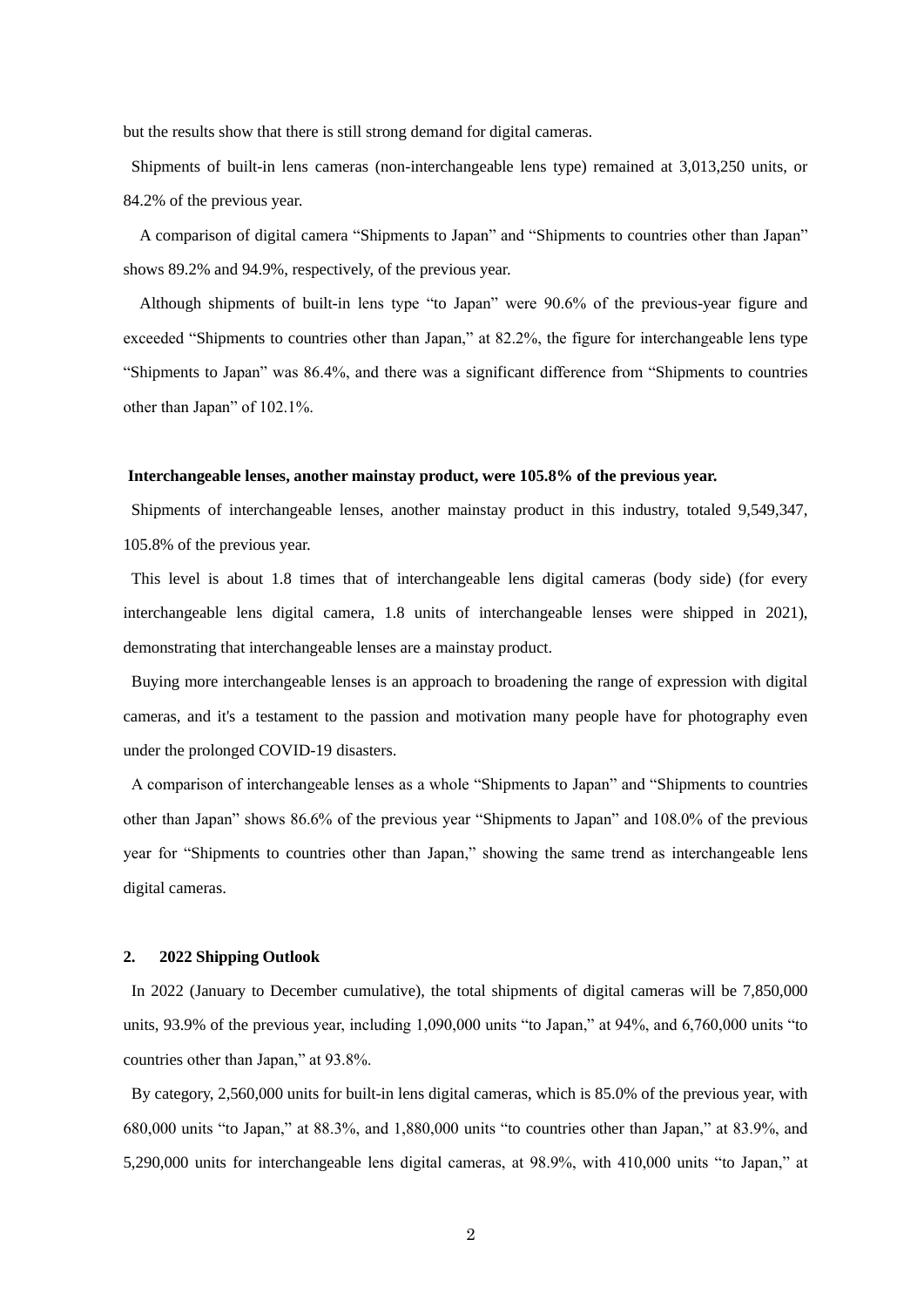105.1%, and 4,880,000 units "to countries other than Japan," at 98.4%.

9,480,000 units for interchangeable lenses, which is 99.3% of the previous year, including 860,000 units "to Japan," at 108.9%, and 8,620,000 units "to countries other than Japan," at 98.4%.

It was not easy to summarize the "outlook" in the midst of the prolonged COVID-19 disasters, but shipments of interchangeable lenses are expected to continue to grow at 1.8 times the scale of interchangeable lens digital cameras and to stimulate the market with such cameras.

End of document